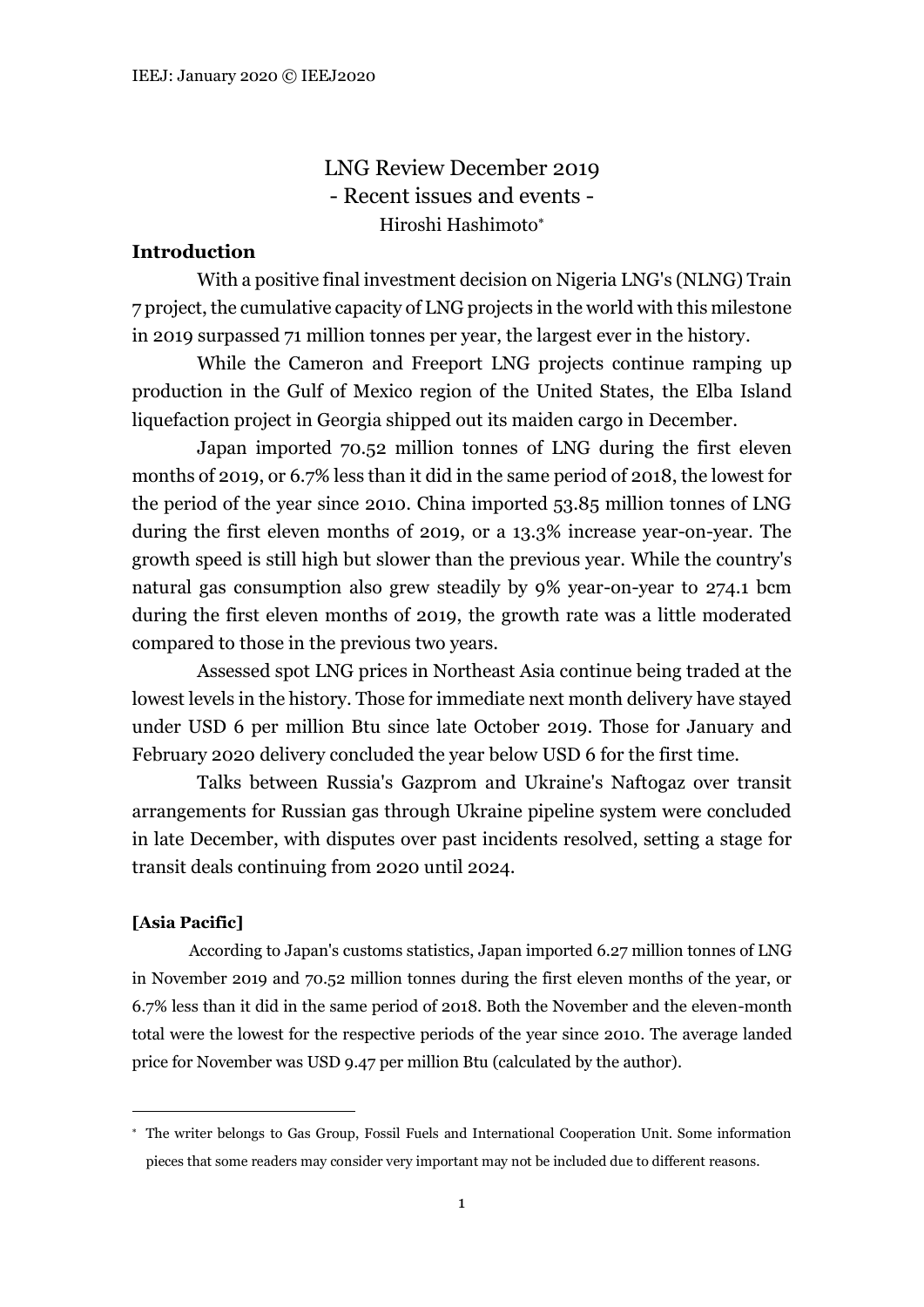The advisory committee on resource and energy issues reporting to the Minister of Economy, Trade and Industry, revealed recommendations to the government upcoming global resource strategy. Recommendations on LNG business issues include "the government should reinforce JOGMEC's financial supporting functions enabling it to offer financial assistances to those Japanese companies investing in LNG receiving terminal projects in Asian countries, in addition to liquefaction projects."

Chugoku Electric Power and Tokyo Gas signed a Memorandum of Understanding (MOU) to consider strategic partnership in LNG Procurement.

JERA's subsidiary LNG Marine Transport (LMT) entered into a time charter party (TCP) for an LNG vessel with an Angelicoussis Group company. Construction of the vessel will begin in 2020 at a shipyard in Korea. The charter period is about 12 years starting between October and December 2021. Separately, JERA also entered into an MOU with PetroChina International (PCI) concerning cooperation in the LNG business.

Mitsubishi Shipbuilding, a Group company of Mitsubishi Heavy Industries (MHI) concluded a contract with Mitsui O.S.K. Lines (MOL) to build two LNG-fueled ferries, the first such project in Japan. The vessels will be built at the Shimonoseki Shipyard & Machinery Works, with successive completion and handover scheduled for the end of 2022 to early 2023. Separately, Kyushu Electric Power engaged in long term transport agreements by deploying the world's first LNG-fueled large coal carriers with Nippon Yusen Kabushiki Kaisha (NYK) and MOL. The vessels will be operated by NYK and MOL to import coal to Kyushu Electric's coal-fired power plants. The LNG will be supplied to the vessels at the loading facility of Kitakyushu Liquefied Natural Gas, a 75% owned subsidiary of Kyushu Electric.

Kawasaki Heavy Industries (KHI) announced its official naming and launch at Kobe Works of the *SUISO FRONTIER*, the world's first liquefied hydrogen carrier. KHI plans to install a 1,250 m<sup>3</sup> vacuum-insulated, double-shell-structure liquefied hydrogen tank, manufactured at Harima Works, on the ship and complete the vessel's construction by late 2020. Once complete, the vessel will be used for technology demonstration testing aimed to establish an international hydrogen energy supply chain from Australia to Japan.

Pavilion Energy Singapore and Total Marine Fuels Global Solutions (TMFGS) signed a 10-year agreement to jointly develop an LNG bunker supply chain in Singapore. The cooperation includes the shared long-term use of the 12,000 m<sup>3</sup> GTT Mark III Flex membrane LNG bunker vessel (LNGBV) newbuild. In May 2019 Pavilion performed Singapore's first commercial ship-to-ship LNG bunkering operation, which comprised a reload of 2,000 m<sup>3</sup> of LNG from a small-scale tanker to a receiving heavy-lift commercial vessel. Pavilion also chartered its first LNGBV newbuild from MOL in February 2019, with the vessel under construction at Sembcorp Marine's yard. The 12,000 m<sup>3</sup> LNGBV shared with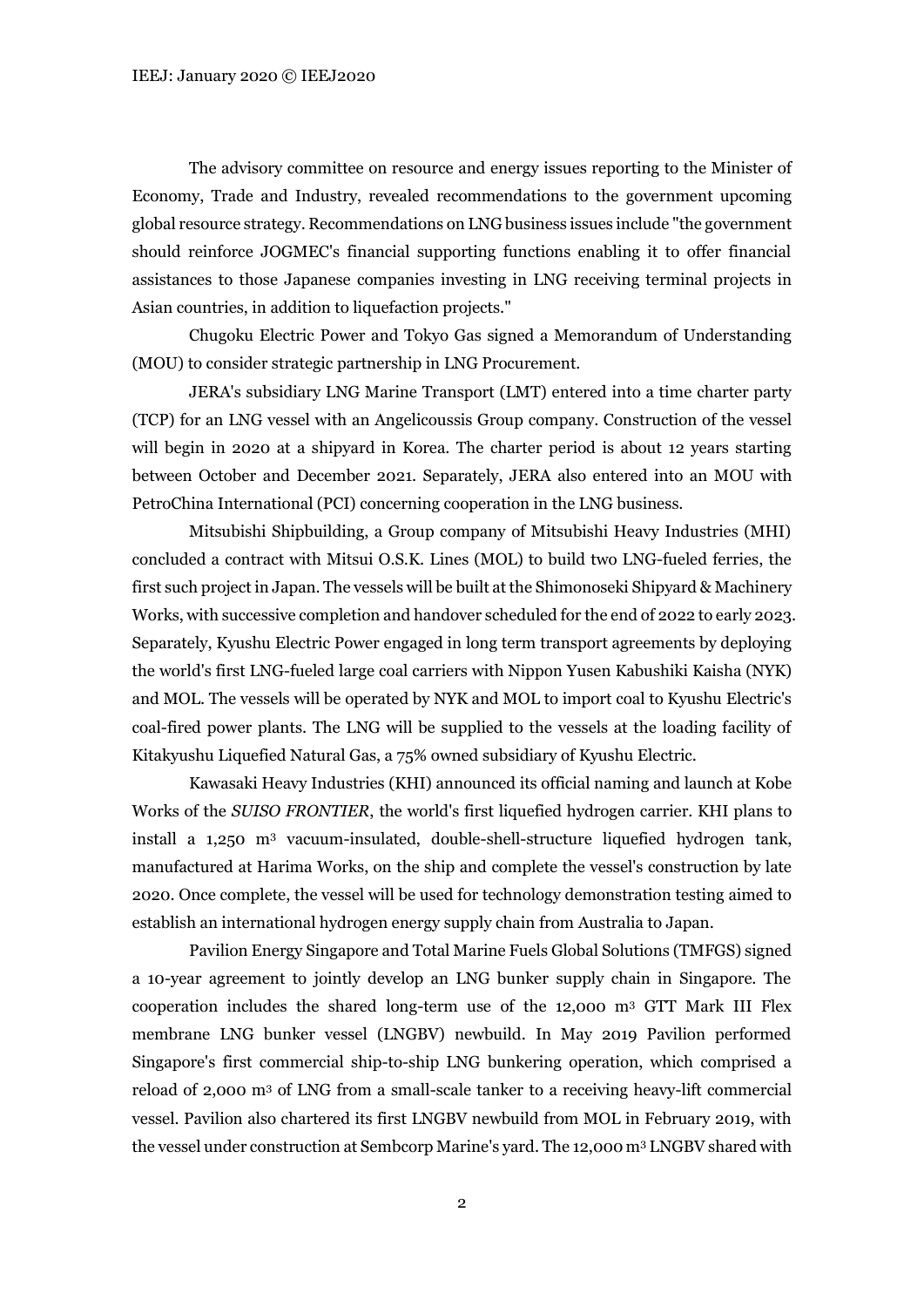Pavilion will add to the two LNGBVs already chartered by Total from MOL. The first, an 18,600 m<sup>3</sup> vessel ordered in February 2018 will be positioned in Rotterdam from 2020, and its sister ship ordered in December 2019 will be positioned in Marseilles from 2021.

The Electricity Generating Authority of Thailand (Egat) in late December 2019 received its first LNG cargo from Malaysia's Petronas at PTT's LNG receiving terminal.

Woodside revealed that the A-6 Development offshore Myanmar moved from the exploration and appraisal phase to the pre-front-end engineering design (pre-FEED) phase. The joint venture participants MPRL E&P and Total. The development would be linked to a subsea gathering system routed to a shallow-water processing platform. The gas would be exported via a 240-km pipeline to a riser platform near the existing Yadana platform complex. The riser platform would distribute gas via the existing pipeline infrastructure to Myanmar and Thailand. The A-6 Development is targeting FEED entry in the second half of 2020.

Saibu Gas agreed to purchase a 21.0% stake in PetroVietnam Low Pressure Gas Distribution JSC, a Vietnam's gas distribution company. Separately, the Vietnamese government added the Bac Lieu LNG-to-Power project to the National Power Development Plan. Singapore-based Delta Offshore Energy will build the project.

Phoenix Petroleum and CNOOC asked the Department of Energy (DOE) of the Philippines for a temporary suspension of the permit (NTP = notice to proceed) for their Tanglawan LNG project, expiring in December 2019.

Based on figures from NDRC (National Development and Reform Commission), China's natural gas production and consumption during the first eleven months of 2019 were respectively 157 bcm and 274 bcm, increasing year-on-year by 10% and 9%. According to figures of China's trade statistics, the country imported 9.455 million tonnes of natural gas in November 2019, culminating to 87.113 million tonnes in the first eleven months in the year, or a 7.4% increase year-on-year. The growth speed is still high but slower than the previous year. The country imported 6.51 million tonnes of LNG in November 2019, culminating to 53.85 million tonnes in the first eleven months in the year, or a 13.3% increase year-on-year. The growth speed is also still high but again slower than the previous year.

Xinhua news agency and the country's National Council reported the establishment of a national oil and gas pipeline company (China Oil & Gas Piping Network Corporation) as one of core measures of market reform. The new company will separate transportation, production and sales, and open the unused capacity to third-parties.

The Asian Infrastructure Investment Bank (AIIB) is investing USD 500 million to support China's efforts to transition to a lower-carbon energy future. The Beijing-Tianjin-Hebei Low Carbon Energy Transition and Air Quality Improvement Project aims to increase the availability of natural gas. The project is AIIB's first sovereign-backed financing in China.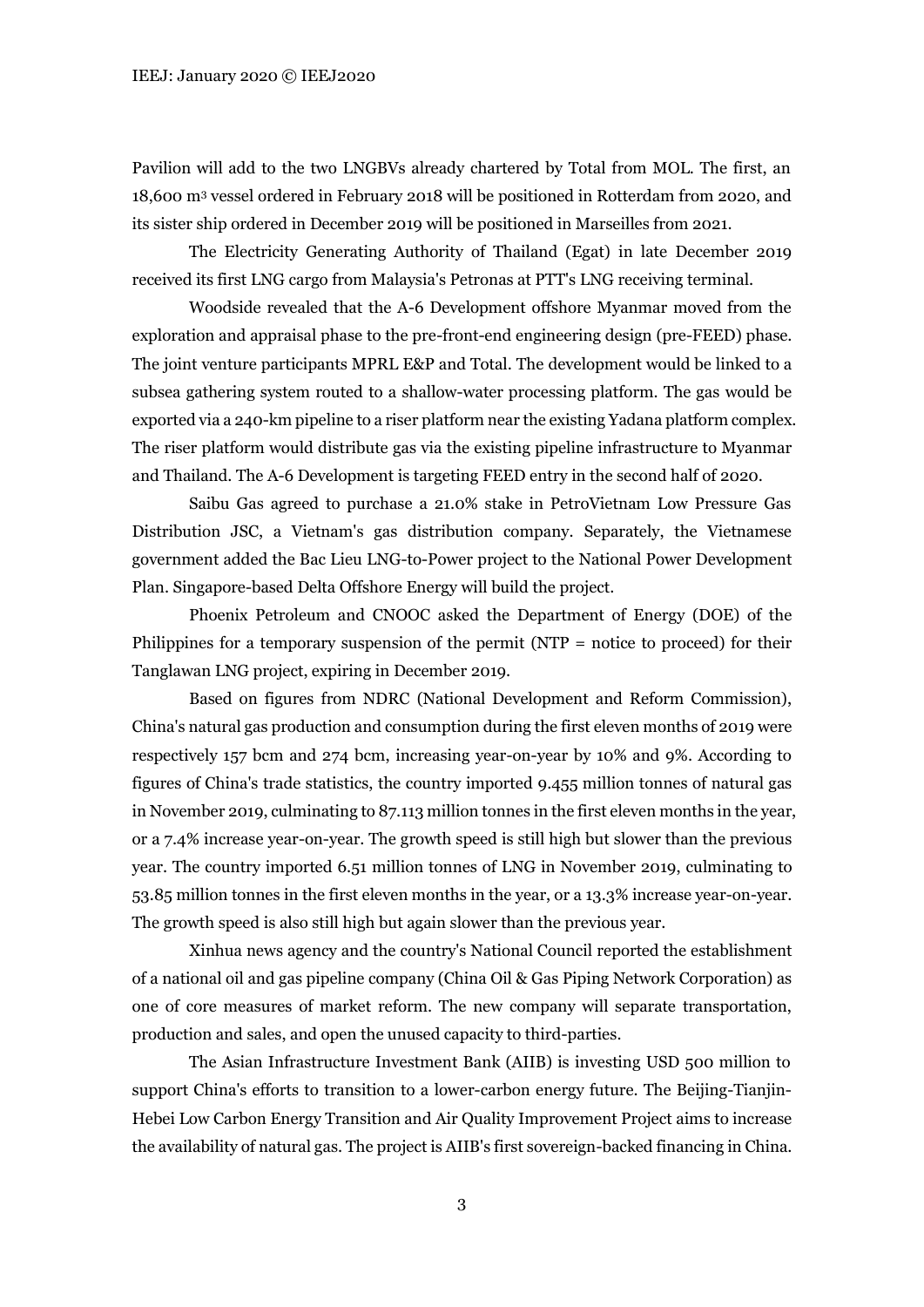It involves the construction of an LNG terminal in Binhai District, Tianjin Municipality. The project will be implemented by Beijing Gas Group.

INOX India commissioned India's first LNG dispensing station at Petronet LNG's Dahej terminal in Gujaret. The station will dispense fuel to buses expected to ferry staff from the terminal to Bharuch town, roughly 50 km away.

The Mundra LNG receiving terminal in Gujarat, which has been idle for a year, may finally become operational by the end of January 2020, sources said. The terminal was completed in 2018 but had not been operational. Gujarat State Petroleum Corporation and a few other state government-owned companies hold 75% stake in the project. Adani group holds the remaining 25%.

Niko Resources announced that an amendment to the production sharing contract (PSC) for the D6 Block in India has been executed, reflecting the assignment of the 10% interest previously held by Niko, to the remaining interest holders in the block, Reliance Industries Limited (RIL) and BP Exploration (Alpha) Limited.

Woodside entered into a long-term sale and purchase agreement (SPA) with Uniper for the supply of LNG from Woodside's global portfolio for a term of 13 years commencing in 2021. The quantity will initially be up to 0.5 million tonnes per year, increasing to approximately 1 million tonnes per year from 2025. Supply from 2025 is conditional upon a final investment decision (FID) on the Scarborough development. Execution of the SPA follows the signing of a heads of agreement (HOA) in September 2019.

INPEX announced that the Ichthys LNG Project achieved financial completion under its project financing framework, releasing INPEX and its partners from completion guarantee obligations to lenders corresponding to their respective participating interests.

Shell announced a significant gas and condensate discovery (Bratwurst) in the Browse Basin off the North West Coast of Western Australia. The discovery is located 160 km northeast of Shell's Prelude FLNG facility.

Santos' acquisition of the ConocoPhillips assets acquisition is expected to complete in the first quarter of 2020. At completion and expected 25% sell-down to SK E&S, Santos' interest in Bayu-Undan and Darwin LNG will be 43.4% (11.5% pre-transactions).

#### **[North America]**

According to a new study by the United States Chamber of Commerce's Global Energy Institute, a ban on fracking would be "catastrophic" for the economy, causing widespread job loss and significant increases in oil and natural gas prices. According to a separate study by the data analytics company Kayrros, a fracking ban on the federal lands would not have a substantial impact on supply." Separately, The Industrial Energy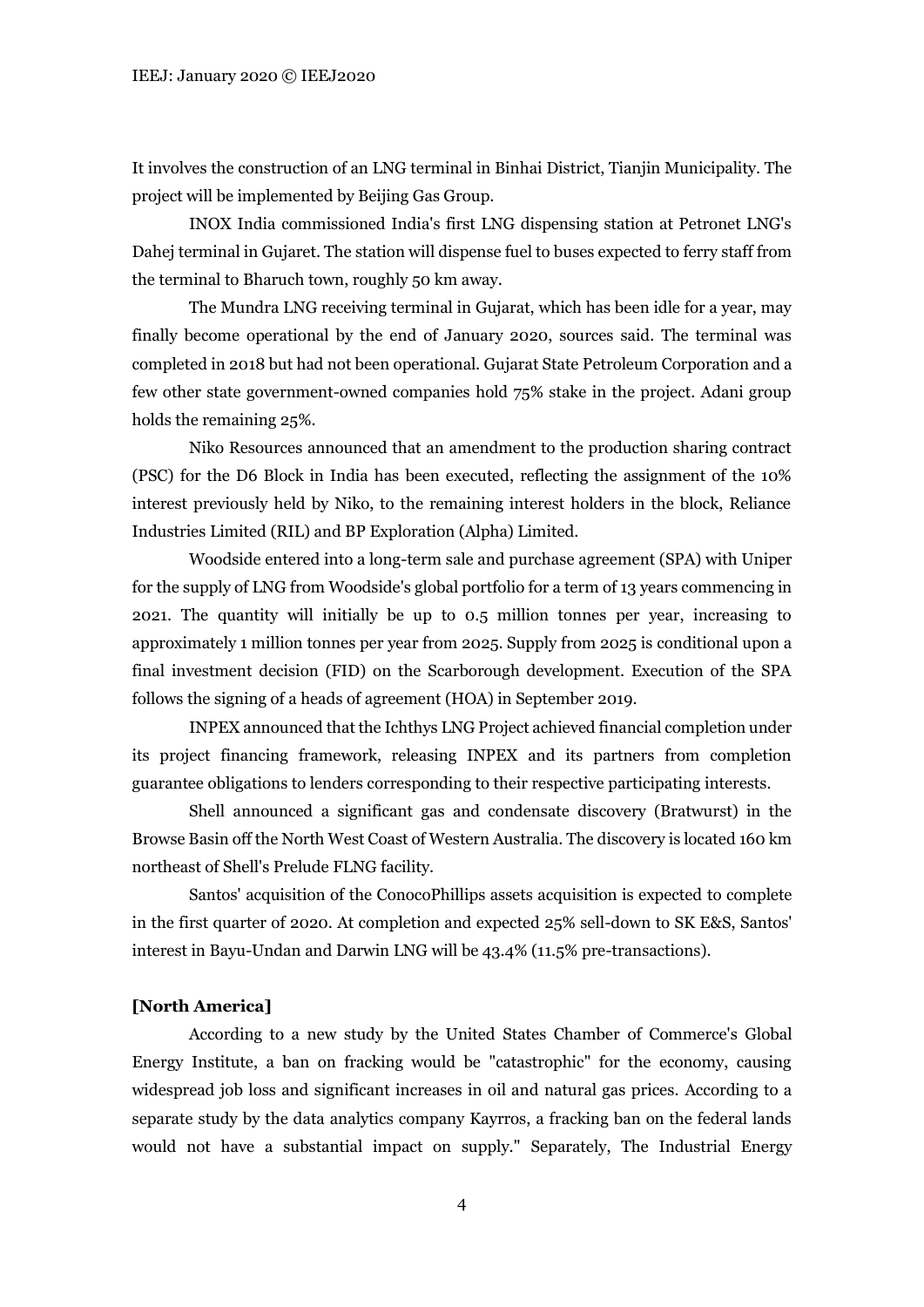Consumers of America (IECA) submitted comments opposing four LNG export applications at the United States Department of Energy (DOE).

The United States exported 33.25 million tonnes of LNG during the first eleven months of 2019, or 67% more than the same period in 2018, according to figures from DOE.

Dominion Energy announced that it completed the transfer of a 25% non-controlling equity interest in Cove Point to an infrastructure fund managed by Brookfield Asset Management as previously announced in October 2019.

McDermott and Chiyoda Corporation announced that Train 2 of the Cameron project begun producing LNG.

Chiyoda, McDermott, and Zachry announced commencement of LNG production and the first commissioning cargo of LNG from Train 2 of the Freeport LNG project. Train 3 initial production of LNG is scheduled for Q1 of 2020. Train 1 started commercial operation in December, too. Osaka Gas and JERA participate in the project through FLNG Liquefaction (FLIQ1). Osaka Gas and JERA will respectively lift approximately 2.32 million tonnes per year of LNG based on the liquefaction tolling agreements with FLIQ1.

Kinder Morgan sent out its first shipment from the Elba Island LNG export plant in Savannah, Georgia in the middle of December 2019.

FERC (Federal Energy Regulatory Commission) issued a Letter order granting Golden Pass LNG's request for an extension of time until November 2026 to complete the construction of the project. Separately, FERC issued a letter order granting Driftwood LNG LLC's request to commence site preparation activities.

Energy Transfer LP (ET) announced that a comprehensive commercial tender package has been issued to engineering, procurement and construction (EPC) contractors to submit final commercial bids for the proposed Lake Charles LNG liquefaction project being developed by ET and Shell. The project would modify ET's existing LNG import facility in Louisiana to add LNG liquefaction capacity of 16.45 million tonnes per year. The commercial bids are expected to be received in the second quarter of 2020.

In Port Gibson, Mississippi, Hesco Energy plans to open a plant to produce and sell LNG to power ships and plants around the nation.

Tokyo Gas has closed a transaction through Castleton Resources to acquire assets in the East Texas / Louisiana region from BG US Production (BG US), a subsidiary of Shell.

The Puget Sound Clean Air Agency completed a review of PSE's (Puget Sound Energy) Tacoma LNG application and made a preliminary determination that the proposal meets all the requirements and should be approved.

Carnival Corporation joined the Getting to Zero Coalition, an alliance of organizations across the maritime, energy, infrastructure and finance sectors committed to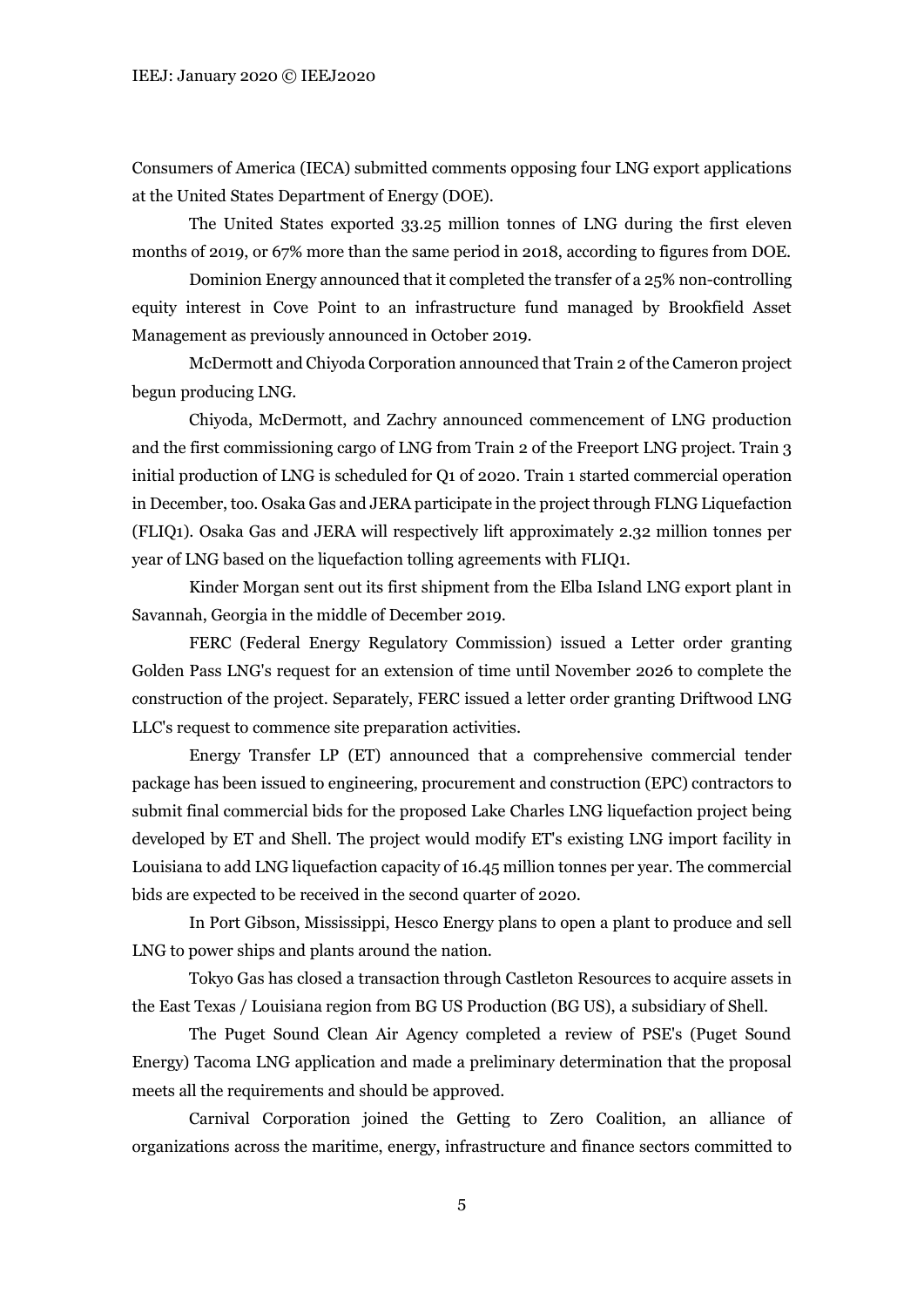accelerating the decarbonization of the international shipping industry. As part of its strategic plan for carbon footprint reduction, the company also leads the cruise industry's use of LNG to power cruise ships, with a total of 11 next-generation cruise ships joining the fleet through 2025. Carnival Corporation launched the world's first cruise ship powered by LNG, *AIDAnova*, in late 2018, followed by a second LNG ship, *Costa Smeralda*, in December 2019.

General Dynamics NASSCO delivered *Lurline*, the lead ship of the two-vessel Kanaloa Class, built for Honolulu-based shipping and logistics company, Matson. Lurline incorporates LNG-capable main and auxiliary engines. The second Kanaloa Class vessel for Matson is currently under construction at NASSCO's San Diego shipyard with delivery expected in the third quarter of 2020.

TC Energy entered into an agreement to sell a 65% equity interest in the Coastal GasLink Pipeline Project to KKR and Alberta Investment Management Corporation (AIMCo). Concurrent with the completion of the sale, TC Energy expects that Coastal GasLink will enter into a secured project financing construction credit facility with a syndicate of banks to fund up to 80% of the Project during construction.

The Canada Energy Regulator (CER) approved an application from Chevron Canada to export LNG for a term of 40 years. Chevron intends to export up to 28.23 billion cubic metres of natural gas per year. On the other hand, as a result of its disciplined approach to capital allocation, the company will reduce funding to various gas-related opportunities including Kitimat LNG and other international projects.

The Nova Scotia provincial regulator approved extensions to construction deadlines for sister companies planning to build an LNG plant and related pipeline in Bear Head, Richmond County, Nova Scotia. The Nova Scotia Utility and Review Board issued the orders in early December 2019. Bear Head LNG and Bear Paw Pipeline applied in October for extension to the permits, which were due to expire on 31 December, to 31 December 2022.

Tokyo Gas acquired 50% equity interests in Heolios EnTG, a joint venture company established between ENGIE and Tokyo Gas to collaboratively construct, own, and operate renewable assets in Mexico.

## **[Middle East]**

Noble Energy announced the commencement of natural gas production from the Leviathan field. The Leviathan field was discovered in 2010, and the initial development phase was sanctioned in 2017. The first phase of development has a designed production capacity of 1.2 billion cubic feet of natural gas per day. Noble Energy holds a 39.66% working interest in the project. Other interest owners include Delek Drilling with 45.34% and Ratio Oil Exploration with 15%.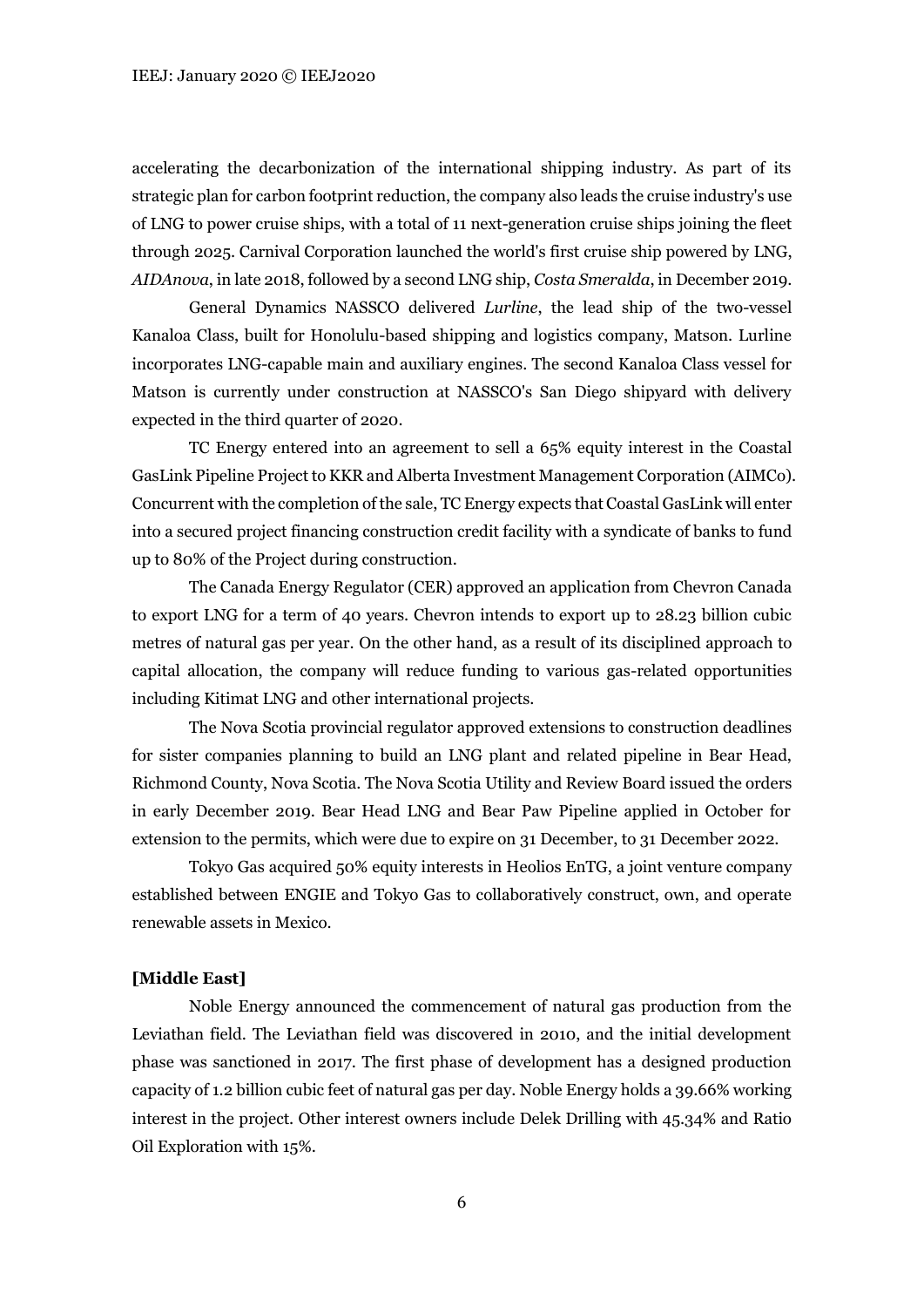#### **[Africa]**

ExxonMobil said that it has secured more than 1.7 million acres (6,880 km<sup>2</sup>) for exploration offshore Egypt. The acquisition includes acreage in the 1.2 million North Marakia Offshore block in the Herodotus basin. The remaining 543,000 acres is in the North East El Amriya Offshore block in the Nile Delta.

Nigeria LNG (NLNG) and Vitol signed an LNG Sale and Purchase Agreement (SPA) for the supply of 0.5 million tonnes per year for a 10-year term on a Delivered Ex-ship basis commencing October 2021, from the remarketed volumes from NLNG's Trains 1, 2 and 3.

NLNG took a final investment decision (FID) for its Train 7 Project. The expansion will increase the capacity of NLNG from 22 to 30 million tonnes per year, with the award of contracts for the engineering, procurement and construction (EPC) activities to follow the closure of bank and Export Credit Agency (ECA) financing, and the finalization of some key supporting commercial agreements expected in early 2020. NLNG is an incorporated Joint-Venture owned by Nigerian National Petroleum Corporation (NNPC) (49%), Shell (25.6%), Total (15%), and Eni (10.4%). The first LNG production is expected in 2024. Prior to the investment decision, NLNG signed the first Basic 20-year term of Gas Supply Agreements (GSAs) for Train 7 with Joint Ventures (JVs) for the supply of feedgas. The Company also signed the second Basic 10-year term of GSAs for its Trains 1, 2 and 3. The JVs are Shell Petroleum Development Company of Nigeria Limited (SPDC), Total Exploration & Production Nigeria (TEPNG) and Nigerian Agip Oil Company Limited (NAOC). It followed the issuance of a Letter of Intent for the Engineering, Procurement and Construction (EPC) Contract to SCD JV Consortium in September 2019. SCD JV Consortium is made up of Saipem of Italy, Japan's Chiyoda and Daewoo of Korea.

One of BW Group's LNG carriers was attacked in late December 2019 on its way to Bonny in Nigeria by a speedboat with 10 armed men onboard. The gas carrier conducted evasive maneuvers causing the attack to fail.

Woodside, as operator of the Sangomar Field Development, revealed that the Sangomar Development and Exploitation Plan was submitted to the Government of Senegal. The Sangomar floating production storage and offloading (FPSO) facility is expected to have a capacity of around 100,000 bbl/day, with first oil targeted in early 2023.

#### **[Europe / Russia]**

Titan LNG contracted Norway's Fearnleys to run the tender process for a newbuild LNG Bunker Barge, which will be the 3rd barge that the LNG bunker supplier Titan LNG will operate. The barge will carry 8000 m<sup>3</sup> of LNG to service LNG fuelled ships and will be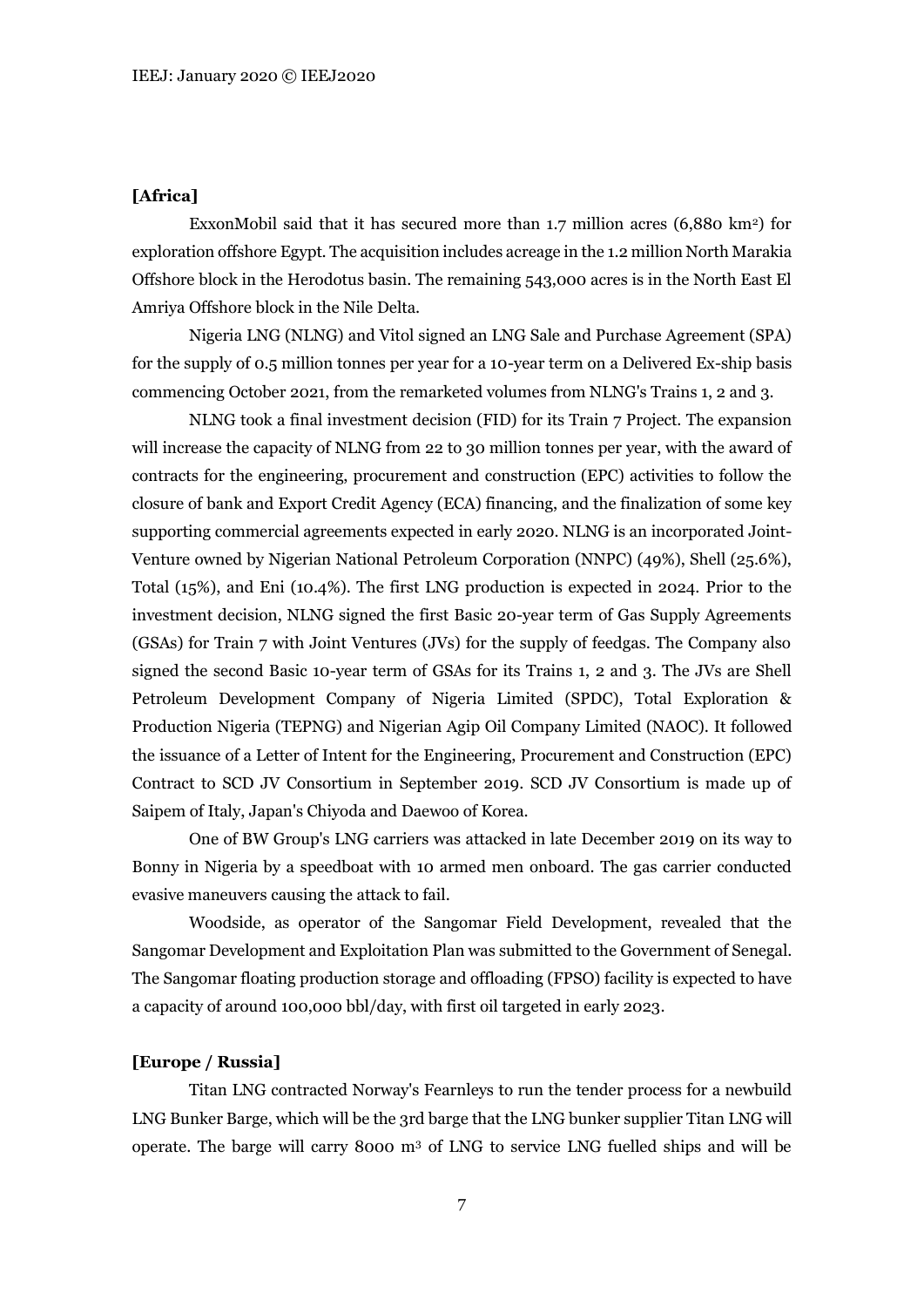operational in 2021.

Glencore entered into an agreement to acquire the LNG business of Ørsted. Glencore will take over a number of contracts, including the right to use 3 bcm of annual regasification capacity at the Gate terminal in Rotterdam until 2031 and five LNG purchase contracts. The transaction is expected to close in the summer of 2020.

Elengy conducted an Open Subscription Period (OSP) for Montoir-de-Bretagne LNG terminal, from July to November 2019 to offer the not yet subscribed regasification capacity, i.e. more than 3.5 billion cubic meters (bcm) per year, for the period 2021 to 2035. As a result, the terminal is fully booked between 2023 and 2035. Only few capacity slots remain available in 2021 and 2022.

Total Marine Fuels Global Solutions (TMFGS) and MOL signed a long-term charter contract for a second large LNG bunker vessel, to be delivered in 2021 to be positioned in the Marseille-Fos area in France. The vessel will be built by Hudong-Zhonghua Shipbuilding in China to have a capacity of  $18,600 \text{ m}^3$  with the Mark III membrane containment system provided by GTT. Separately, Total and CMA CGM signed an agreement for the supply of approximately 270,000 tonnes per year of LNG over 10 years. This volume will cover the supply at Marseille-Fos of CMA CGM's future container ships that will operate between Asia and the Mediterranean, that are scheduled for delivery starting in 2021.

Russia's NOVATEK launched an LNG filling station to provide fuel for trucks in Rostock, Germany. This represents NOVATEK's first LNG filling station in Europe, as the company plans to build a network of stations in Germany and Poland. In early December 2019, Nauticor's *Kairos*, the world's largest bunker supply vessel (BSV) for LNG, received the first license to conduct LNG ship-to-ship bunkering operations in the port.

Spain's Enagás said that the country's natural gas consumption grew by 14% in 2019 reaching 398 TWh (26.33 million tonnes), the highest figure since 2010. The growth was mainly due to high demand for power generation and higher industrial consumption.

*Costa Smeralda*, the new Costa Cruises flagship, completed its first LNG refueling in the port of Barcelona. The Costa Group has ordered a total of five new ships fueled by LNG to be delivered by 2023.

The DEPA (Public Gas Corporation of Greece) board approved the company's participation in the Floating Storage Regasification Unit (FSRU) project at the port of Alexandroupolis. The project is an EU Project of Common Interest (PCI) for a connected European energy grid. DEPA will have a 20% stake in Gastrade. A final investment decision (FID) isexpected in the third quarter of 2020 so that operations can begin in September 2022.

The contract for the development of LNG infrastructure in Cyprus was signed between a subsidiary of state natural gas company Defa, and the international joint venture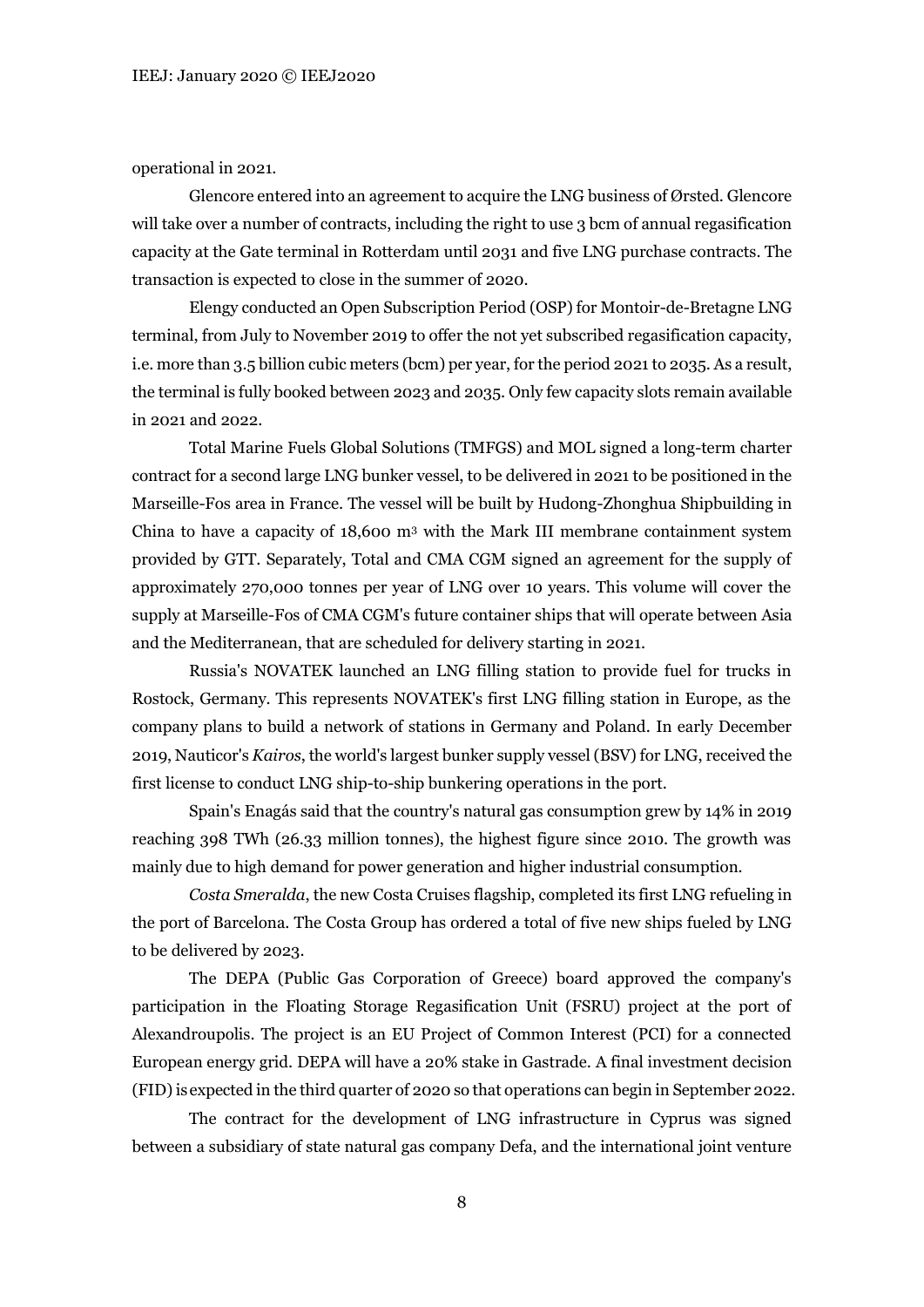JV China Petroleum Pipeline Engineering, and Metron SA., with Hudong-Zhonghua Shipbuilding and Wilhelmsen Ship Management.

Cyprus, Greece and Israel signed an accord to construct the Eastern Mediterranean natural gas pipeline, that will connect gas fields in the eastern Mediterranean basin with European markets through Cyprus, Greece and Italy. The project is developed by IGI Poseidon SA, a joint venture of Greece's Depa SA and Italy's Edison.

Russia's Gazprom announced that recoverable gas reserves at its Kruzenshternskoye field increased by 360 bcm to 2 tcm. The field is located to the west of the Bovanenkovskoye field, partly onshore in the Yamal Peninsula but mostly in the waters of the Kara Sea.

Gazprom, Naftogaz of Ukraine, Gas Transmission System Operator of Ukraine and the Ministry of Justice of Ukraine signed a package of documents providing for Russian gas transit across Ukraine to continue beyond December 2019. Gazprom and Naftogaz concluded an irrevocable settlement agreement stipulating that all outstanding arbitration and judicial claims between the parties be discontinued and that in the future the parties renounce any and all possible claims under the supply and transit contracts dated in January 2009. Prior to the signing of the settlement agreement, Gazprom had paid USD 2.9 billion to Naftogaz in accordance with the ruling of the Stockholm Arbitration Court. Gazprom and Naftogaz entered into an agreement to arrange for the transmission of gas across Ukrainian territory. Gas Transmission System Operator of Ukraine signed a transport agreement with Naftogaz and an inter-operator agreement with Gazprom for a five-year period to transmit a total of 225 bcm, including 65 bcm in 2020 and 40 bcm per year in 2021-2024.

Separately, Gazprom and Gazprom Transgaz Belarus signed agreements to extend the contracts for gas supplies to and gas transportation across Belarus until 2021. The contractual supply and transit volumes in 2020 will remain at the level of 2019.

Yamal LNG announced the operational start of the fifteenth and final Arc7 ice-class tanker built specifically for the Project. The Arc7 ice-class fleet is capable of shipping all LNG produced given the increased performance of the first three LNG trains and the planned launch of Train 4. Yamal LNG is constructing a 17.4 million tonne per year liquefaction plant comprised of three LNG trains of 5.5 million tonnes per year each and one LNG train of 0.9 million tonnes per year. Separately, NOVATEK announced that Yamal LNG started using a dedicated LNG transshipment tank at the Zeebrugge LNG terminal in Belgium. The tank was built specifically for the transshipment needs of Yamal LNG with a capacity of 180,000 m<sup>3</sup> , allowing the project to transship up to 8 million tonnes of LNG per year.

Wison Offshore & Marine said it began fabrication work at the Arctic LNG-2 project in November 2019.

NOVATEK announced that the company won auctions for geological survey,